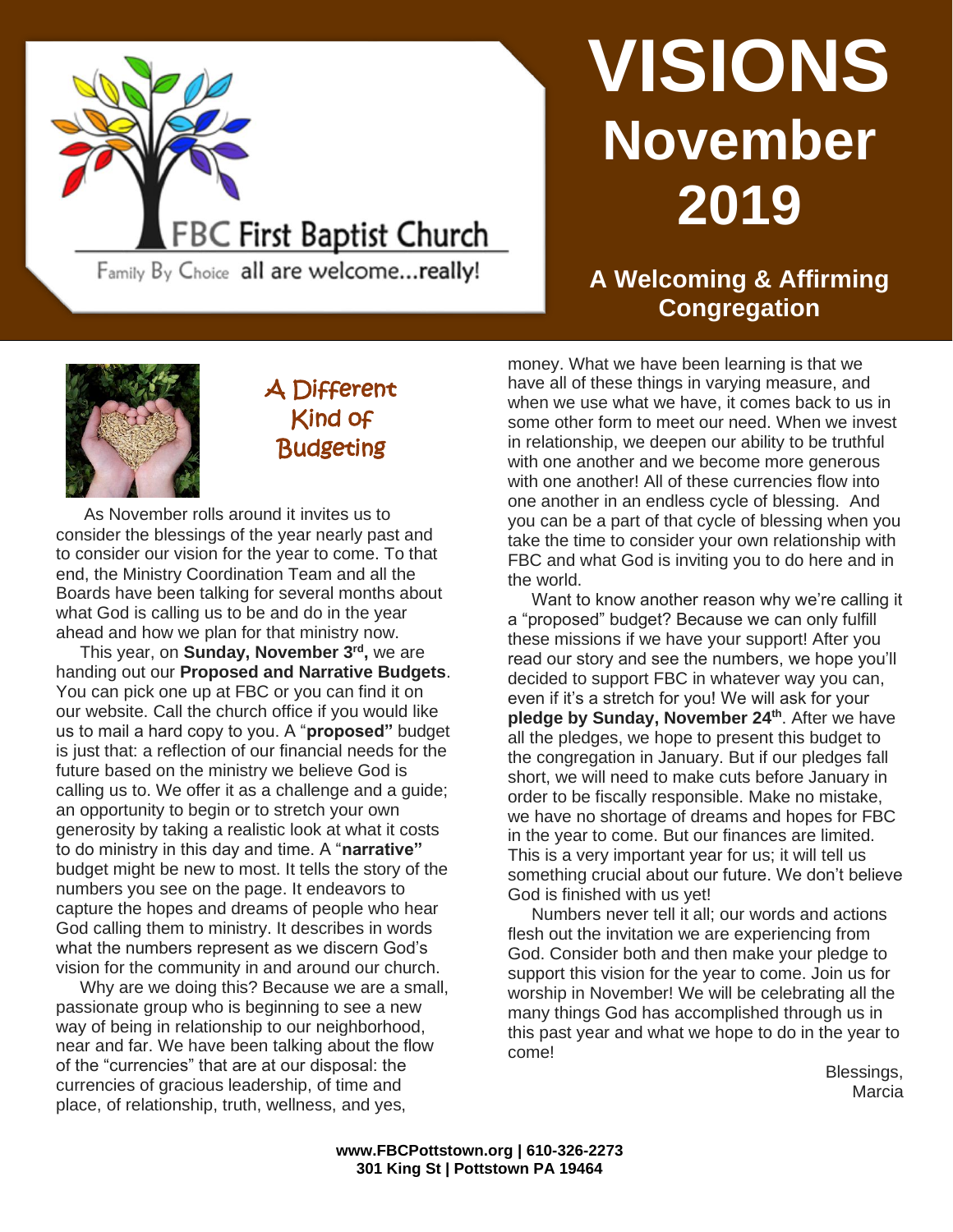#### Lucky Number 1



The winner of ou[r October](http://xelaxscrapfree.blogspot.com/2008/10/turkey-pavito.html) Lucky Number Scavenger Hunt is Doris Stutzman! Doris will receive 4 tickets to Magic and Illusion by Tom Yurasits.

Want to participa[te in the No](https://creativecommons.org/licenses/by/3.0/)vember Lucky Number Scavenger Hunt? Just look for **Lucky Numbers** as you read this newsletter. Email the lucky numbers you find to the office at [office@fbcpottstown.org,](mailto:office@fbcpottstown.org) and you'll be entered into the drawing for a surprise. Each lucky number is another chance to win, so find them all!

### Our Blessings Grew!



Thank you for your participation in the Amazing Raise! We are overjoyed to report that our gifts resulted in us raising \$12,736.20 for FBC by October 15<sup>th</sup>. AND, on October 29<sup>th</sup> we received the remaining matching funds raised by TCN!

We previously received matching funds from TCN for a special event donation as well as for being a first time Amazing Raise participant organization (\$1,300). Today we received matching funds for donations given directly to FBC and donations sent through the Amazing Raise website (\$1,471.54) as well as an additional \$100 from the Pottstown Hospital! Our grand total for the Amazing Raise (all donations plus all matching funds) is **\$15,607.74!!!!** 



## Building Our Budget

Pick up your copy of the 2020 Proposed Budget as well as the narrative explanation that goes with it. This will give you an idea of what we are envisioning for the year ahead and help inform your prayerful giving to FBC and its ministry, here and around the world.

In January, we will vote on the finalized budget, adjusted in response to your pledges.



# Let's Connect with Karen Golden

Karen (and Charles) have recently returned to PA after spending their summer in Ocean Grove NJ, so now is a good time for us to reconnect!

Gardening has been a part of Karen's life since she was a little girl. She remembers the flowers in her Grandmother's backyard and being allowed to help pick them. She was also a tree climber! She and her sister would climb the cherry trees in her Aunt's backyard and pick the cherries - their contribution to the cherry pies her Mom would make over the winter.

She became a gardener in her own right after she and Charles were married, and she planted pansies in their backyard. The same plants came up every year, and Karen was hooked. They have lived in 6 homes over the years, and each one has had flower gardens for her to tend - and 3 of them had vegetable gardens as well - including a half acre garden at their farmhouse.

A secondary passion is traveling. She and Charles have made traveling a part of their marriage since the very first year. She is often able to combine both her passions by visiting Botanical Gardens around the world.

Welcome back Karen and Charles! When Spring returns, I will be asking you my gardening questions!

- Jane Gruen for the Diaconate

Congratulations and thank you!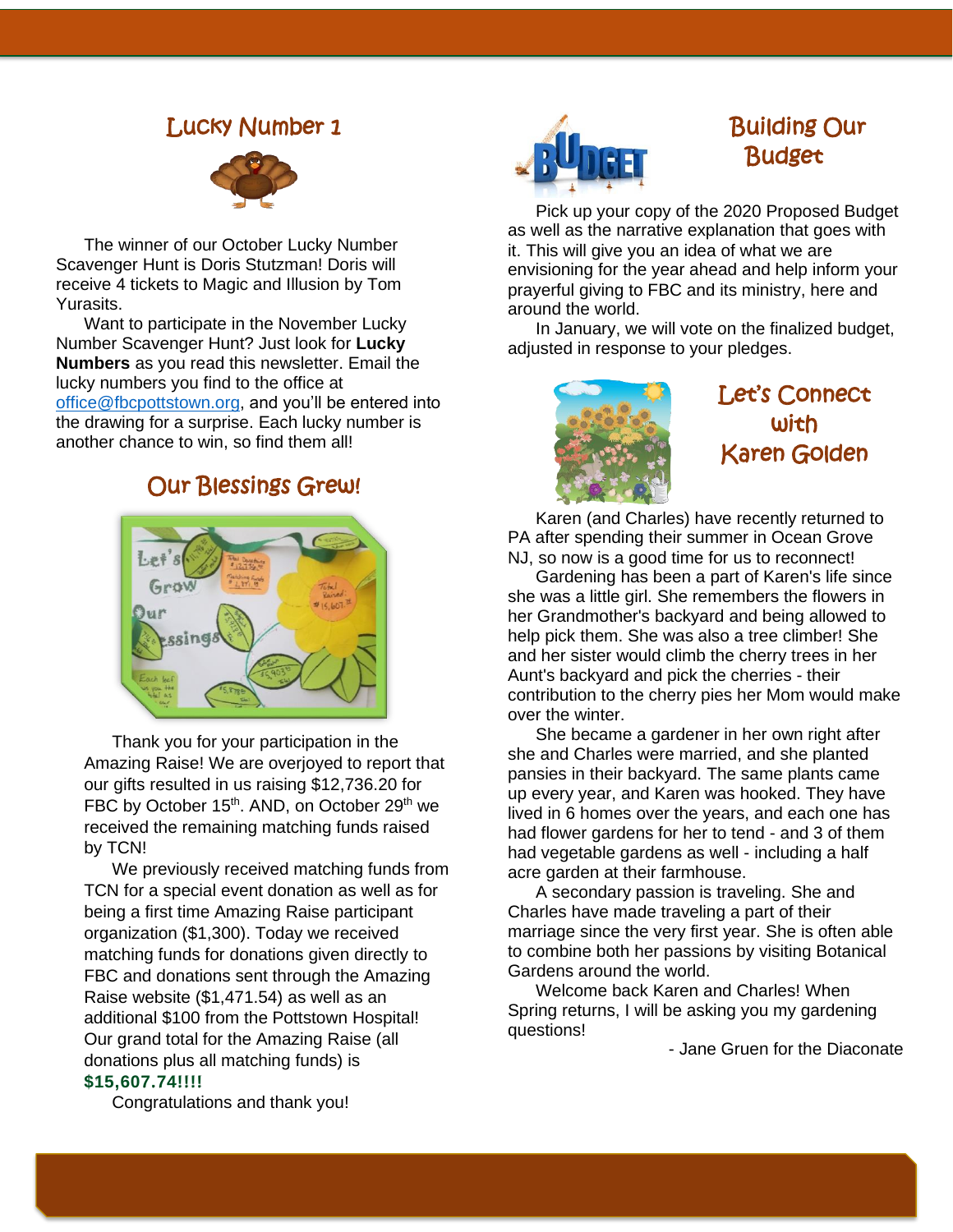

# We Need Your Help!

The Membership Directory is still under construction! Now called the "Community of First Baptist Church", it's a labor of love.

We have the working copy on the podium in Echo Hall, and we could use your help. Please check the information listed and mark any changes/updates in the space to the right of your entry. If you can't make it to the church, you can send any changes/additions (to your phone number, address, email, or cell phone numbers) to the church office! Send information to [office@fbcpottstown.org,](mailto:office@fbcpottstown.org) or call 610-326-2273.

The Diaconate Board is exploring other ideas for promoting fellowship that extend beyond worship. If you have suggestions, please feel free to offer them to any of the members of the Board. We would love to hear from you!

> – from the Diaconate Board Debra Brauner, Chairperson Board members – Jane Gruen, Ruth Chonka

Lucky Number: 1976

# "What Does the Bible Really Teach Us About Jesus' Birth?"



 That's the question we will try to answer in our Nov/Dec Adult Learning Community with the help of *The First Christmas,* a scholarly yet accessible book by Marcus Borg and John Dominic Crossan. As we read the stories of Jesus' birth in Matthew and Luke, we will consider questions like, Are these stories true? Why are only Matthew and Luke concerned with Jesus' birth? What do these stories actually mean to our faith today? Together we will explore the biblical texts, both Old Testament and New, in order to more deeply understand and appreciate the Advent and Christmas season.



# We Challenged the Corn Maze

The all church outing to Wilcox Farms on October 26<sup>th</sup> was a blast. The adults found all the monsters in the corn maze! Way to go!



While the youth group was still finding its way through the maze, we tried to eat all the s'mores!



They made it back just in time to eat up some hot dogs and s'mores before finding some pumpkins.

FBC also joined Emmanuel Lutheran and St. James Lutheran for a fun Trunk or Treat event on Halloween. The weather couldn't stop the fun as we dressed up, decorated our trunks, and gave out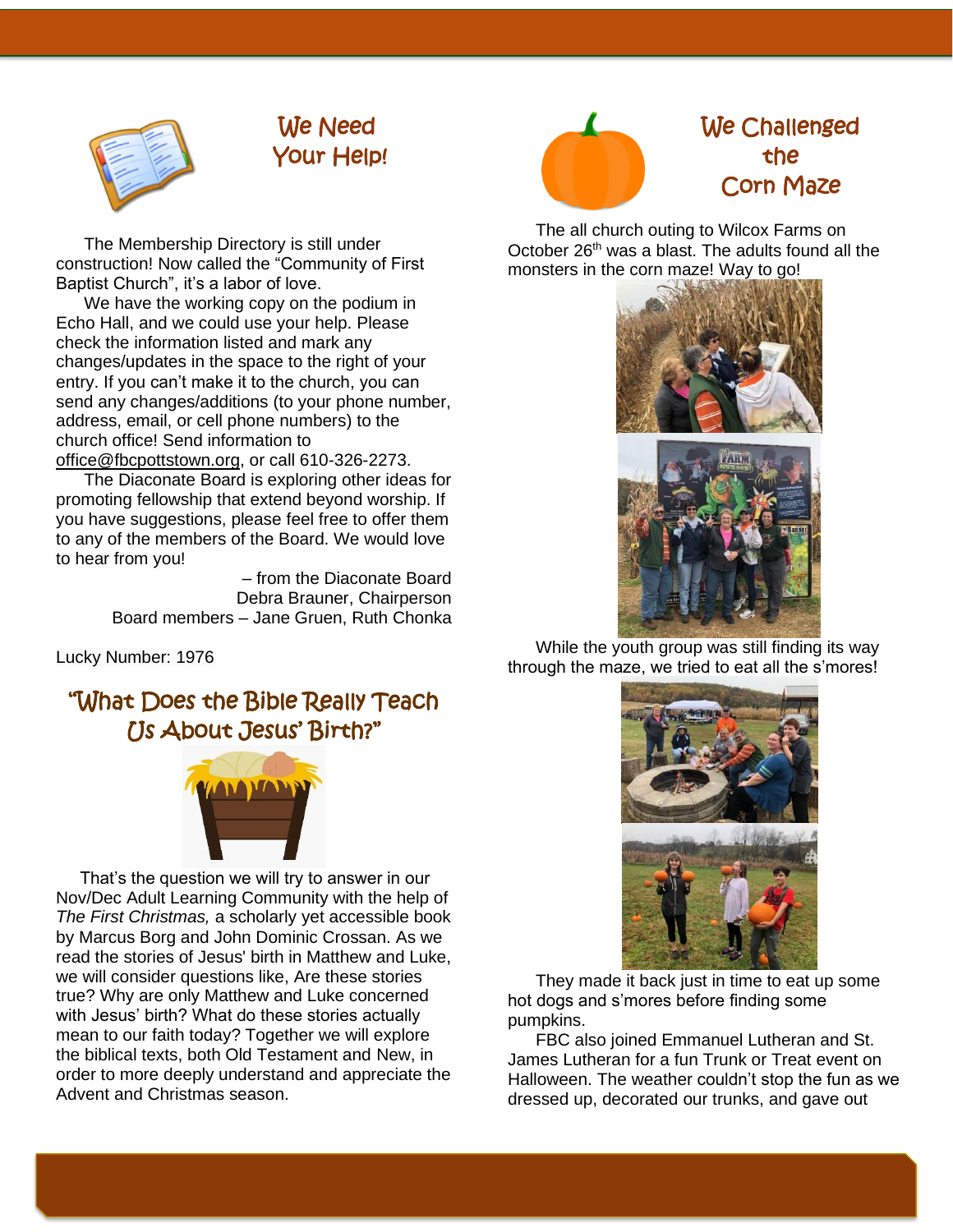treats. Thank you to all who donated candy, crackers, pretzels, rice crispy treats, and even fidget spinners! We handed out 54 loaded pumpkins with all the candy, and there were over 100 kids!



Youth Learning Community meets each week at 11:15 am! Meet in Echo Hall for bible study and activities!

> -from the Board of Christian Education Chairperson: Nancy Unruh Board members: Lauren Emmell, Dennis Landon, Kathy Purington, Joel Dugan

![](_page_3_Picture_4.jpeg)

Cooking Up **Blessings** 

We received a lovely card from Barbara Wilhelmy that read:

"Dear Friends at First Baptist-

It was a pleasure to participate and host your worship service on September 29<sup>th</sup>. I enjoyed meeting all of you and having the opportunity to show you, firsthand, how your faithful support to us lifts many in our community.

We are also grateful for the donations of household and cleaning supplies. They will be much appreciated by the families we serve.

> With much appreciation, Barbara Wilhelmy"

In November, the Cluster's Bring the Basics campaign has a goal of 30 sets of pots and pans.

All donations can be placed on the shelves in Echo Hall.

The Cluster also needs volunteers to both pack and/or deliver orders. If you are interested, please call the Cluster at 610-970-5995.

Cluster Fundraisers: Professional Pharmacy register tapes (includes prescriptions). Place in Ruth Chonka's mailbox.

Pamphlets are available on the tables in Echo Hall and the Sanctuary to help explain the services available at the Cluster in Pottstown.

-from Cluster delegate Ruth Chonka

Lucky Number: 43

![](_page_3_Picture_18.jpeg)

Save the date! The Christmas concert will be on Sunday, December  $8<sup>th</sup>$  at 2:00 pm with an art show and a reception sponsored by Cody Systems. Come enjoy the music, art, and fellowship!

The Worship and Music Board of FBC met on September 29, 2019, after the church services. Much of our discussion related to music for our services, both the choir, soloist and organ or piano accompaniments.

Tim Raub and Teri Hoffman will continue to work together with the choir when enough singers are available. This is on a temporary basis before a final decision is made. We also set up the schedule for instrumental music to accompany the service through the second Sunday in January.

- from the Board of Worship & Music Chairperson: Corinne Griffiths Board members: Kathy Ballein, Tim Raub, Teri Hoffman, Dr. Myra Forrest & Doris Stutzman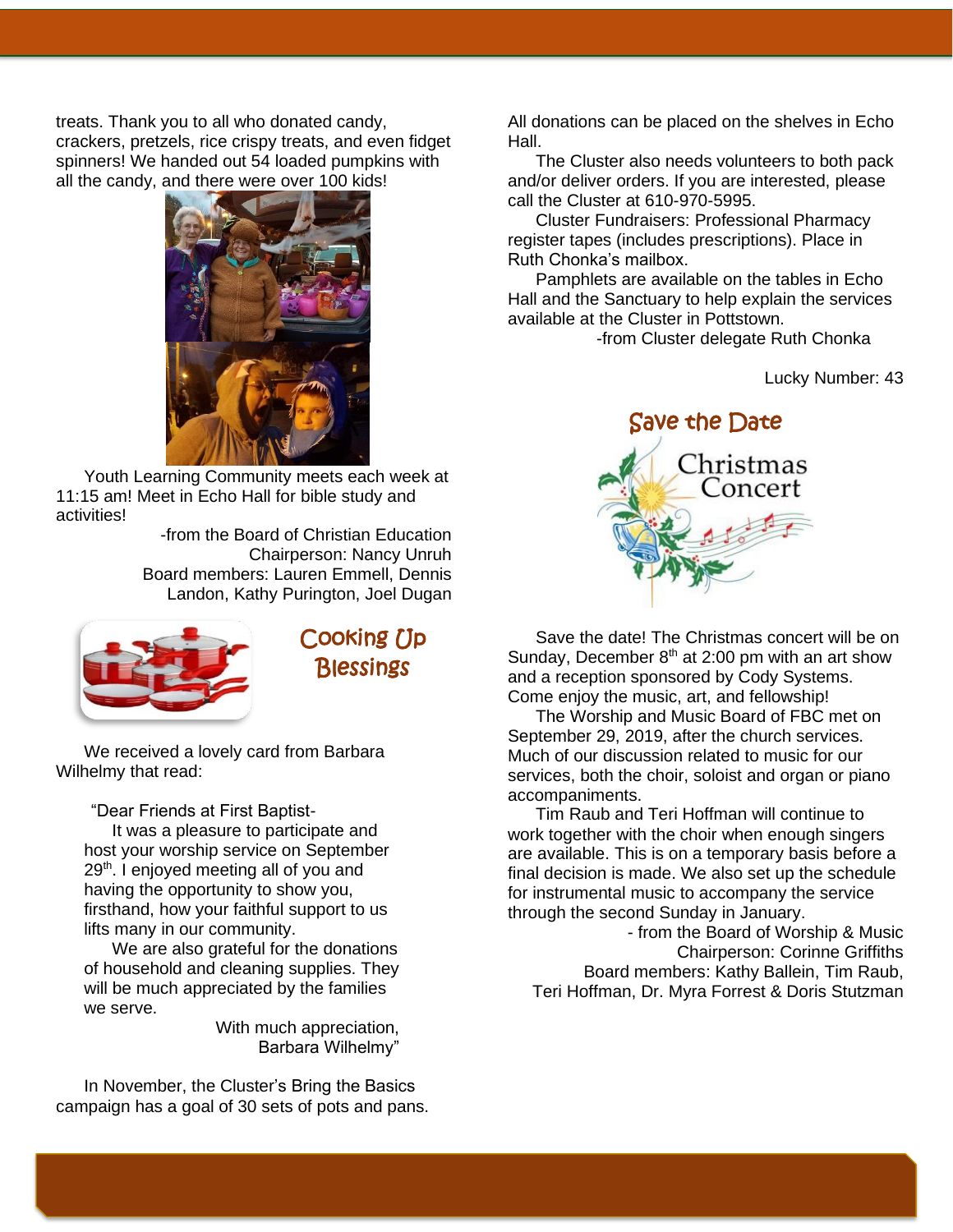![](_page_4_Picture_0.jpeg)

![](_page_4_Picture_1.jpeg)

The Trustees are happy to report that the furnace is working, and there is heat in the Sanctuary. The lights over the outside doors are all working, and they are all set to come on when it gets dark and to turn off when it gets light.

The Pottstown Fire Chief came by for a brief inspection, and he just wanted to remind everyone to make sure no items are blocking the fire doors from opening completely.

If you notice any repairs needed around the building, please contact John Forrest or Rick Unruh. - from the Trustees

Co-Chairpersons: Richard Unruh & John Forrest

![](_page_4_Picture_6.jpeg)

![](_page_4_Picture_7.jpeg)

We are again collecting gravy for the Cluster Holiday Food baskets. We need 200 cans of turkey gravy by December  $1<sup>st</sup>$ . (No glass please!) To date, we already have 24 cans.

The Cluster *is* collecting and distributing toys this year; please accept my apology for any confusion here. The unwrapped toys need to be at the Cluster by December 6, 2019.

In October, we collected \$120 for the ABC World Mission Offering. Thank you for **supporting International Ministries and its partners as they share Jesus' words of hope and love worldwide – thereby giving springs of living water.**

- Our Missions Chairperson: Kathy Purington Committee members: Jane Gruen & Ruth Chonka

Congratulations! You made it to the end! Did you find all the lucky numbers? Email the all the lucky numbers to [office@fbcpottstown.org](mailto:office@fbcpottstown.org) for entries into the November Scavenger Hunt drawing.

## November Birthdays

- 3 James Grace, IV
- 5 Marvin Marsh
- 6 Mary Alice Beutler
- 10 Charles Washington
- 16 Pam Wolfgang
- 17 Terryl Marsh Kyle Smith
- 18 John Rand Yeager
- 24 Horace Smith
- 28 Allyson Kemmerer

#### November Anniversary

19 Tayo & Bola Ogundipe

Are we missing your name? Send us your birthday so we can invite others to celebrate with you!

![](_page_4_Picture_26.jpeg)

Keep reading for an article by Rev. Dr. Eleazar Ziherambere published in the Baptist Peacemaker (September 13, 2019).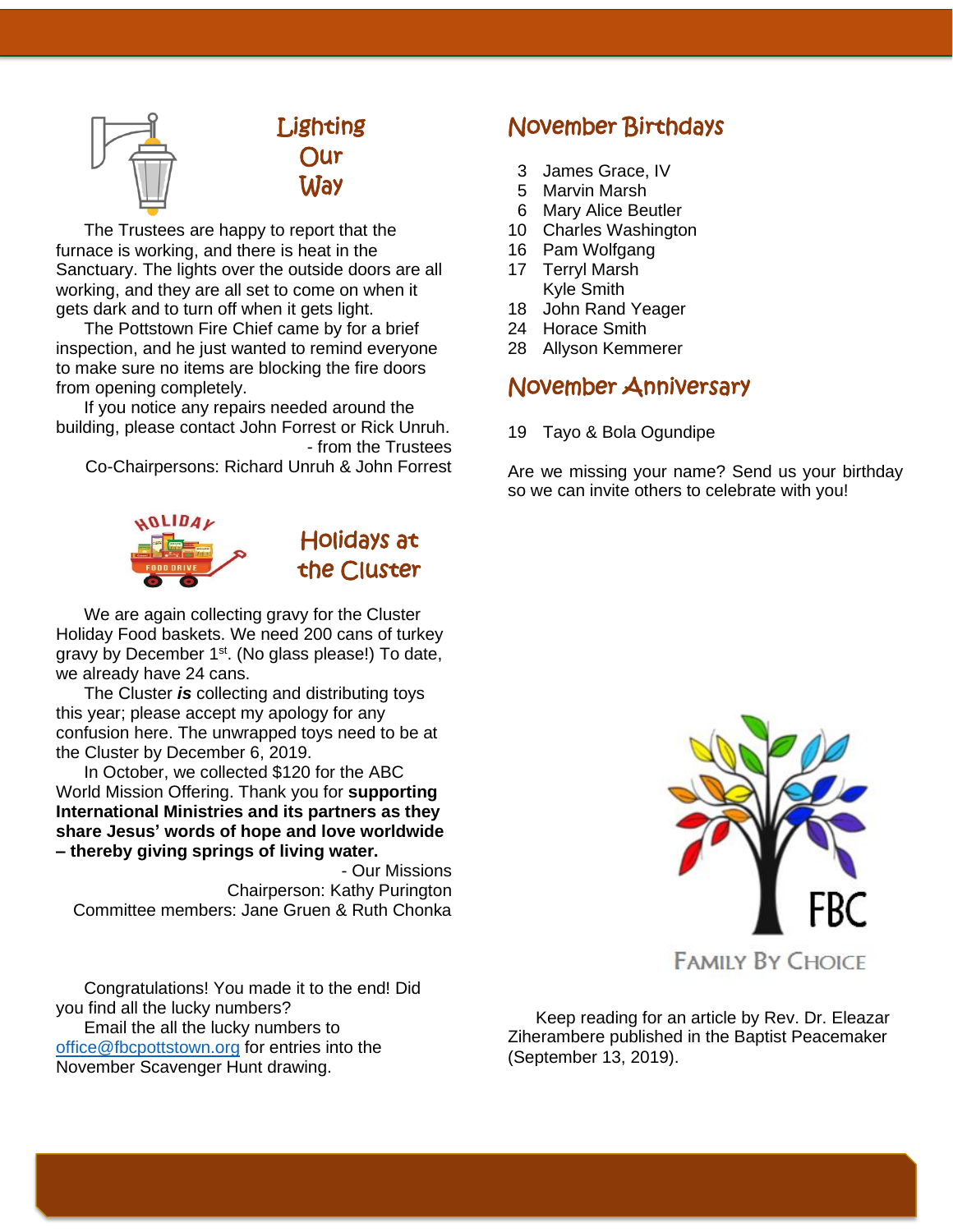## Living in a World of Violence

![](_page_5_Picture_1.jpeg)

Eleazar Ziherambere (left) at the Global Baptist Peace Conference in Cali, Colombia last July. Also at the table is Boaz Keibarak, a tribal mediator in Kenya. Photo by Katie Cook.

#### A World of Violence

We live in a world of violence! However, as Jesus commended his disciples and is commending us today: We are the salt of the earth, we are the light of the world. In the next few minutes, I want to share with you how, together, with Jesus, we can achieve much in this journey. We will then say with the apostle Paul that "We can do all things through Christ who strengthens us" (Philippians 4:13).

In our National Park in Kenya, just like in any other game reserve in Africa, we have many animals living together in the forest. Those animals include lions, leopards, antelopes, and others. What strikes me is the fact that the antelopes are food for lions and leopards. However, while many antelopes die, many more survive. This kind of survival in the forest can be compared to the survival of people in this world of violence.

All of us at this conference know about the socalled Islamic State and the horror it has imposed on the peace-loving people of Syria and Iraq. In Africa, we are still traumatized by untold suffering imposed by Boko Haram in West Africa, and Al Shabab in East Africa. You have seen on your TV screens the drowning of hundreds of Africans in the Mediterranean Sea, trying to escape the economic situation in Africa and reach the shores of what they see as the Promised Land. Every day we see the suffering of divided families from South and Central America as they try to immigrate to North America. *The violence in Africa today has its roots in the past.*

The heart of God must be bleeding! Think about the horrors brought by what we call Mother Nature, such as hurricanes—and, very recently, the devastation of Cyclones Idai and Kenneth in Mozambique, Zimbabwe and neighboring countries. All the while, we know that what is perceived as

"Mother Nature" is, in fact, the lack of responsibility in caring for this planet that God has entrusted to us, and we have to pause and reflect.

I often wonder "How long, O God, how long" until God's peace is felt—until the *shalom* described by the prophet Isaiah shall be accomplished: *The wolf will live with the lamb, the leopard will lie down with the goat, the calf and the lion and the yearling together; and a little child will lead them. The cow will feed with the bear, their young will lie down together, and the lion will eat straw like the ox. (Isaiah 11: 6-7)* **Historical Facts that Still Undermine Peace in Africa**

The violence in Africa today has its roots in the past. Let us begin with slavery. Strong and healthy men and women were hunted like animals, not for slaughter but for business. When I visit the castles in Cape Coast, Ghana, and see the magnificent buildings built in the 16th century, I understand that the slave trade was a very lucrative business back then. It could be compared to today's oil business. Sadly, even now in the 21st century, that slave trade business looks like very much the human trafficking business, which I understand provides a net profit of billions of dollars each year.

When slavery was finally abolished, one would think there would be hope for a better life for indigenous Africans. In the 19th century, famous explorers such as Sir Morton Stanley, and the great missionary David Livingstone—with the best intentions in the world for good—ended up giving information that prompted powerful Western Europe to begin the colonization of Africans.

In my career as an African Baptist leader, I have visited many African nations. The richer a country is in natural resources, the more its people are poor. Often, these wealthy-in-resources nations are victims of bloody wars. And, even though machine guns and other sophisticated weapons are not manufactured in Africa, those weapons are what Africans use to kill each other.

In the Berlin Conference of Nov. 15, 1884, through Feb. 26, 1885, the colonial powers— England, France, Germany, Portugal and Belgium—sat down and sliced up Africa as a cake at their will, without any African present at the table. My country, Rwanda, then became part of German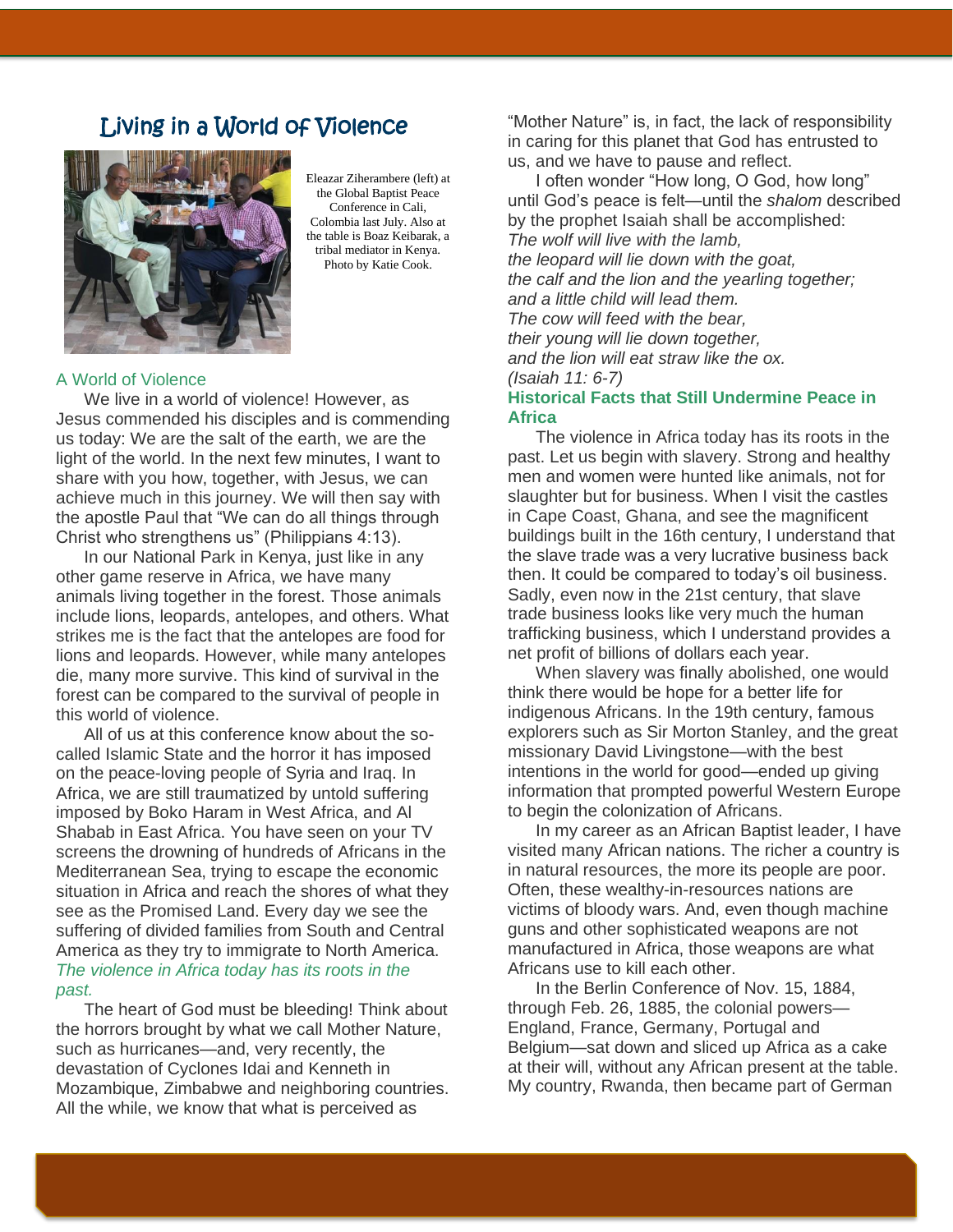East Africa, later to be given to Belgium after the defeat of Germany in World War II.

In the 1960s, many African nations became independent. Others followed soon. The last one to be independent was South Africa with its historic 1994 election. Then South Sudan was the latest nation to be born when it separated itself from Sudan.

#### *In the Berlin Conference of Nov. 15, 1884, through Feb. 26, 1885, the colonial powers England, France, Germany, Portugal and Belgium sat down and sliced up Africa as a cake at their will, without any African present on the table.*

In the case of Africa, former colonial powers have kept, behind the scenes, their power over the former colonies. One can argue that, to be a good leader in Africa, you don't have to necessarily care for your own people, but to make sure that you are in league with Washington, Brussels, London, Paris and, to some extent, Lisbon. Once those countries are behind you, media such as the British Broadcasting Company (BBC), Cable News Network (CNN) and Radio France Internationale (RFI) will present you as the "visionary leader" in Africa.

While African countries have gained independence since the 1960s, economic independence is still far from reach. Generally, those who control the economy end up controlling politics as well. The currency of former African French colonies is guaranteed by the French Treasury.

The international financial institutions designed to help economies of the world have had a huge negative impact on Africa. Many people do not hesitate to say that they are, in fact, the cause of the poverty in Africa. The World Bank and the International Monetary Fund (IMF) were set up at the end of the World War II to help rebuild economies in Europe. In order to implement their policies, they made loans to poor countries on the condition that these countries privatize their economies, and allow western corporations access to their raw materials and markets.

That was a poverty trap that many countries realized too late. The way Western corporations flourish while the poor die miserably in other places could be interpreted to mean that the poor in Africa continue to feed greedy Western corporations. Hence, the poor are getting poorer and the rich are getting richer.

Dr. Kato Gogo Kingston of Rivers State University in Nigeria reflects on the two abovementioned financial institutions:

*The impact of the policies advocated by the World Bank and the International Monetary Fund (IMF) in Africa are under increased scrutiny. African scholars and international NGOs concerned with Africa's development have asked whether the policies imposed by the World Bank and IMF in Africa have actually helped or hindered the objective of increasing living standards for the majority of Africans.* The policies that are supposed to be purely economic end up being mixed with politics.

Kim Yong, the former high official of the World Bank, admits that any leader who doesn't obey the World Bank, the IMF, the World Trade Organization and other such organizations, is considered a "terrorist" and must be assassinated in most cases. For example, when there is an oil discovery in a developing country (that owes money to the World Bank) and the leader of that developing country is not ready to cooperate (so that Western corporations can easily take over the oil exploration), the World Bank and others quickly get rid of such a leader. Sometimes it is done by declaring war, like what happened in Iraq. The World Bank and company elect their own "obedient" leaders to rule those poor countries so that they can control that country's economy and market. Violence in Rwanda and the 1994 Genocide

Rwanda is a small country—only 26,000 square kilometers. It is roughly the size of the state of Maryland in the United States. Both Rwanda and Burundi are almost the same size, Burundi being a little bit bigger than Rwanda. Both countries share history; both were part of German East Africa, and later under the protectorate of the Kingdom of Belgium. They both became independent from Belgium on July 1, 1962.

There has never been peace between the two countries since they became independent. Before independence, before the Belgians left, they made sure the Hutu people were in charge in Rwanda, while the Tutsi people were in charge in Burundi. However, in both countries, Hutus represented 85 percent of the population, Tutsis represented 14 percent, while the Pygmies represented only 1 percent.

In 1994, for geopolitical reasons, the world powers needed regime change in Rwanda. In the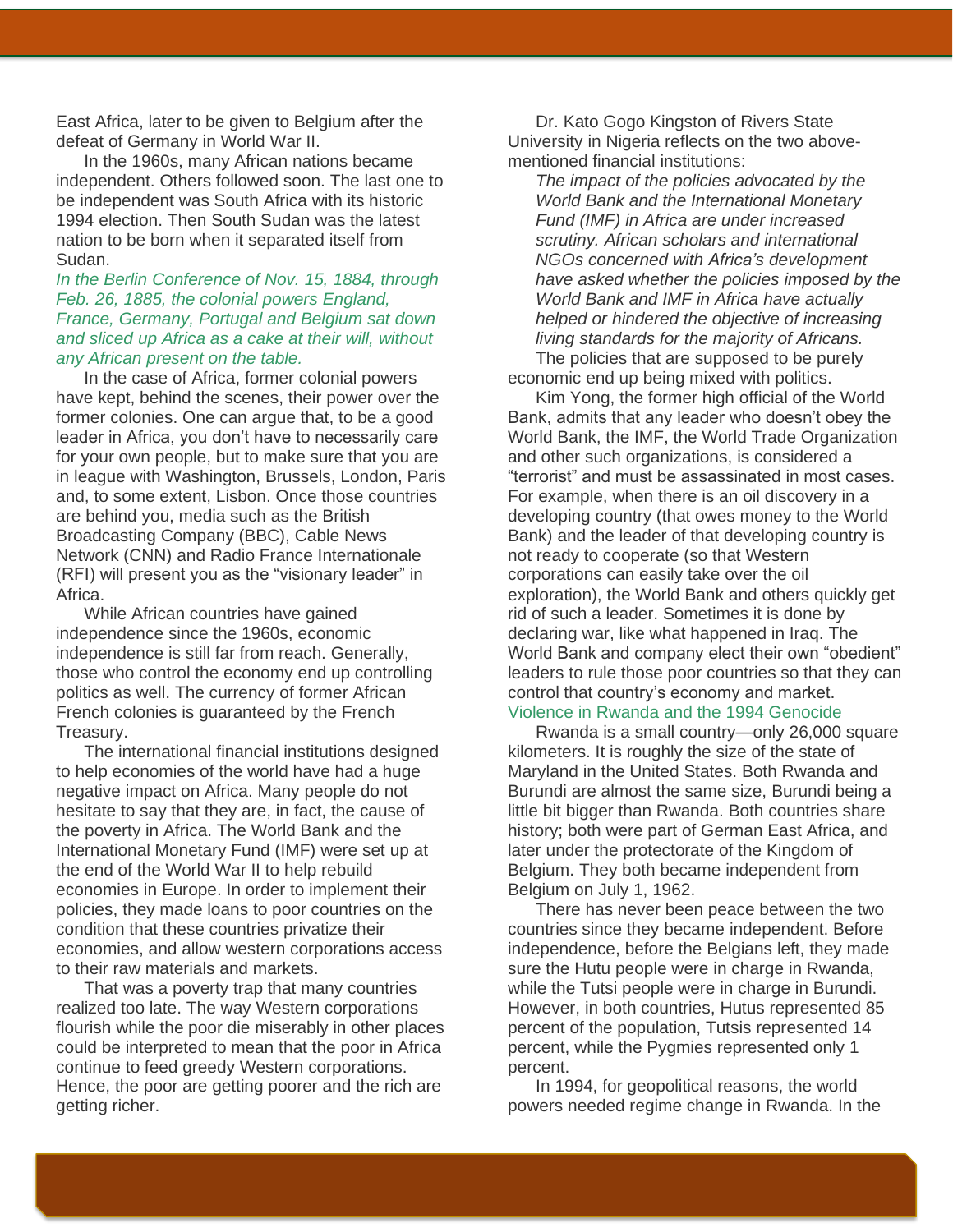process, we lost more than 2 million people, even though media reports only spoke of 800,000 people.

The war was started on October 1, 1990, by Tutsi refugees—with all the support of the international community. Relations between Hutus and Tutsis had deteriorated. As a pastor, from the pulpit, in my sermons, I pointed out that Hutu should not fight Tutsi, or Tutsi fight Hutu. Tutsi and Hutu are not enemies of one another, but the devil, the Satan, is the enemy of both. My message was that we should fight the Satan, not each other. Besides, I always said, it would be reasonable (though not appropriate) to punish me for being a Christian or a pastor. But nobody should punish me because I am Hutu or Tutsi, because I did not make the decision to be who I am. In the same way, nobody should punish me because I am Black, because I did not make the decision to be a Black person.

The war was between the Rwandan army and the Tutsi rebels, who lived mainly in Uganda and other neighboring countries. The aim was to replace the Hutu government by a Tutsi government. It was supposed to be a quick war, but it dragged on and on. During that time, the church in Rwanda was asked to facilitate peace talks. The wider international community appeared to support those efforts. Eventually, almost three years later, a peace deal was signed in Arusha, Tanzania. It paved the way to form a unity government that was supposed to lead the country through transition.

![](_page_7_Picture_3.jpeg)

Eleazar Ziherambere (left) with Henna B. Caipang of the Philippines and Laura Parjón from Nicaragua, who were responding to his plenary presentation. Photo courtesy of the Global Baptist Peace Conference.

All these initiatives were halted on April 6, 1994, when the Hutu president of Rwanda and the Hutu president of Burundi were both assassinated. It was an act of terrorism, because the airplane carrying them and their aides was shot down; all aboard perished. It is worth noting that, now after 25 years, the United Nations has not yet done any investigation to bring those who committed that crime to justice. That act of terrorism ignited the genocide in which more than 2 million people perished.

I was then the leader of the Baptists in Africa, and also general secretary of the Union of Baptist Churches in Rwanda. From that night of April 6, mass killings started right away. The Hutu majority, blaming the Tutsi rebels for the death of the president, began to kill Tutsis and any Hutu who supported Tutsis. This is where I saw the horror of the violence. As a Hutu, I was seen by many Hutu people as a traitor because of my messages since 1990, because I opposed hatred, let alone killing, of anyone because of his or her tribe.

April 6 was also our last day in the executive committee meeting of the Union of Baptist Churches in Rwanda. After the tragedy, the government imposed a 24- hour curfew for the first three days. The killings were approaching us, and news and rumors were causing everyone to panic. My fellow pastors and lay leaders begged me to leave the country, because I was perceived as a traitor of my own tribe.

*As I drove my car through, with corpses all around, many of them beheaded, I thought that it was over. I stopped praying for God to spare my life but instead asked God to allow me and my children to die quickly—by gun, not by machete.*

As a pastor, how do you flee, leaving behind the church you are supposed to shield? It was a painful decision for me to make. I was only able to do it, convinced that my departure would keep the militia from coming to our church headquarters to kill me. On Saturday, April 16, I decided to leave the country. I planned to leave my home at Butare (20 miles away from the border with Burundi) and take my children to my mother, who lived very close to the border, hoping that no one would go after her. From there, I was hoping to cross into Burundi, and hopefully find safety.

What I did not know was that there were roadblocks all over the country by now, and many people were butchered at these roadblocks. As I drove my car through, with corpses all around, many of them beheaded, I thought that it was over. I stopped praying for God to spare my life but instead asked God to allow me and my children to die quickly—by gun, not by machete.

My wife was in Europe then. When I could not get to my mother's house, I decided to drive straight to the Burundi border. Here again another challenge was waiting for me. As a Hutu person from Rwanda, Burundian Tutsi soldiers at the border could kill me in retaliation for what Hutu people in Rwanda were